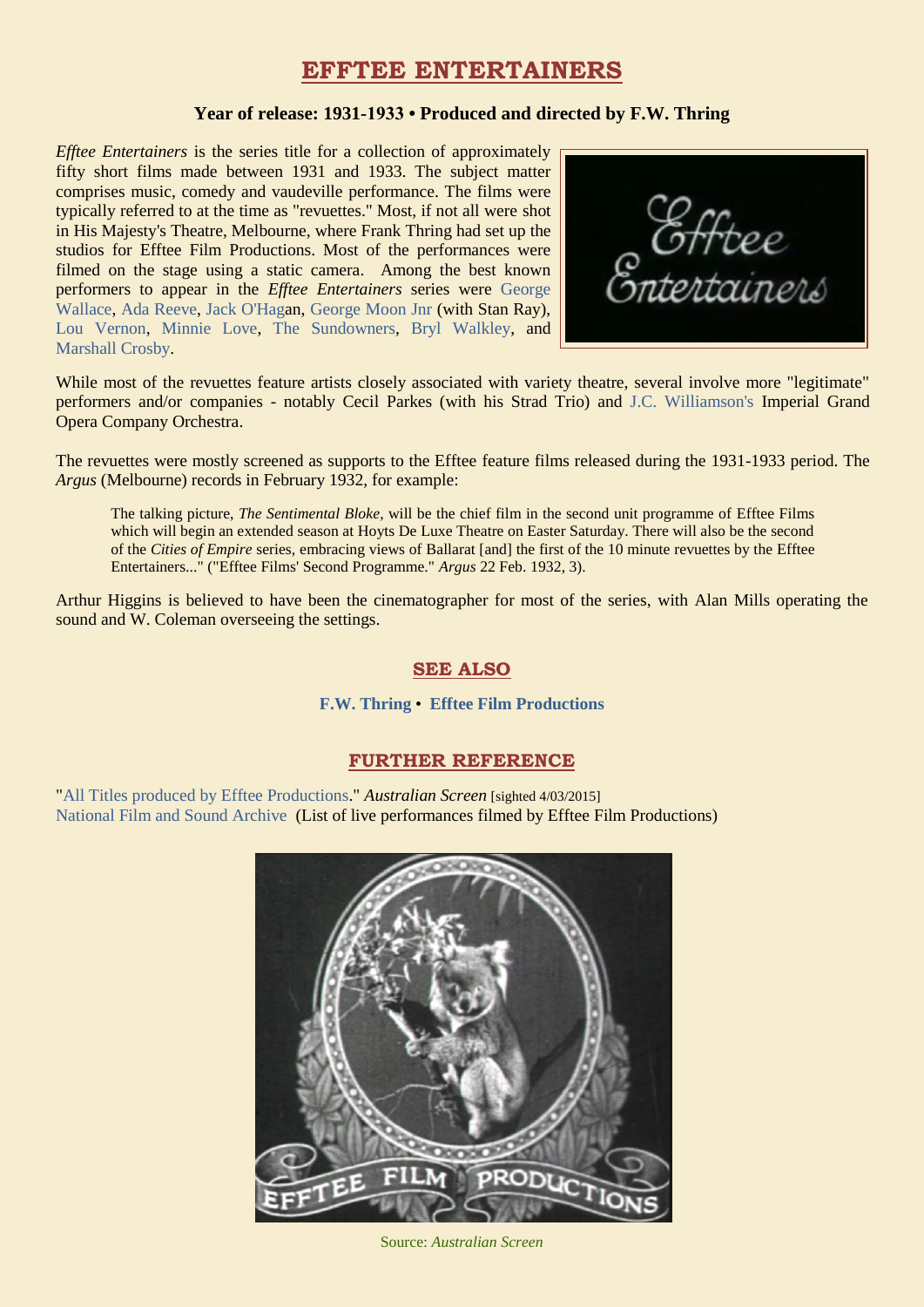# **Efftee Entertainers Variety Shorts**

The following is list of known shorts produced by F.W. Thring and Efftee Film Productions.

Works in bold **blue** indicate that a clip is available online. Click on the title to go to directly to the *Australian Screen* website. NB: Most of the *Australian Screen* clips are extracts only.

- **Bornstein, Peter**: "Peter Bornstein Celebrated Violinist" (1932)
- **Cade, Will**: "Will Cade and his Regent Theatre Orchestra" (1931) Perform selections from "*The Desert Song*"
- **Crosby, Marshall**. "Somewhere South of Shanghai." (1932) Marshall Crosby sings Jack Lumsdaine's composition.
- **Desmond, Keith:** "Raconteur" [No. 1] (1931) Recites a poem about kissing a girl on the stairs.
- **Desmond, Keith** : "Raconteur" [No. 2] (1931)
- **Goodall, Kathleen**: "Songs at the Piano 'Little Mary Fawcett'" (1932)
- **Goodall, Kathleen**: "Songs at the Piano 'Widows are Wonderful'" (1932)
- **Goodall, Kathleen**: "Songs at the Piano " (1932)
- **Granforte, Signor Apollo**: "Signor Apollo Granforte and the Williamson Imperial Grand Opera Company Orchestra" (1932) The internationally renowned baritone sings "Largo Al Factotum" from *The Barber of Seville*.
- **J. C. Williamson's Imperial Grand Opera Company Orchestra**: "Overture from Bizet's *Carmen*" (1932)
- **J. C. Williamson's Imperial Grand Opera Company Orchestra**: "Overture from Gounod's *Faust*" (1932)
- **J. C. Williamson's Imperial Grand Opera Company Orchestra**: "Selections from Rossini's *Barber of Seville*" (1932)
- **Kopke, Ern, and Francis Ogilvie**: "Lavender and Lace." (1932) Kopke (tenor) and Francis Ogilvy (solo dancer) perform a routine with the Ostend Trio.
- **Love, Minnie**: "**[Miss Minnie Love in Impressions: Maurice Chevalier](http://aso.gov.au/titles/historical/miss-minnie-love-impressions/)**" (ca.1931) Love mimics the popular French comedian and singer Maurice Chevalier for Frank Thring's *Efftee Entertainers* series.
- **Love, Minnie**: "Miss Minnie Love in Impressions of Famous Artists: Gracie Fields" (1931) Love does an impression of Gracie Fields singing `A Couple of Ducks'.
- **Love, Minnie**: "Miss Minnie Love in Impressions of Famous Artists: Randolph Sutton" (1931)
- **Love, Minnie**: "Miss Minnie Love in Impressions of Famous Artists: Lily Morris" (1931)
- **McKay, Neil**: "Neil McKay, Scottish Comedian" (1932)
- **Melbourne's Chinese Orchestra**: "**[Melbourne's Chinese Orchestra](http://aso.gov.au/titles/historical/melbourne-chinese-orchestra/)**." (1931)
- "**Melody and Terpsichor**" (1931) Women violinists perform dressed in pale full length tulle gowns. The artists make their entrance from beneath the oversized skirt of the solo violinist Hermia Barton. In the second part of the act ballerinas perform a classical dance with ballerina Dorothy Hutchinson
- **Moon, George Jnr and Stan Ray**: "**[Stan Ray and George Moon Jnr: Specialty Dancers](http://aso.gov.au/titles/historical/stan-ray-and-george-moon-jnr/)**" [No 1] (1931) Stan Ray and George Moon Jnr perform a tap dancing routine.
- **Moon, George Jnr and Stan Ray**: "Stan Ray and George Moon Jnr, Speciality Dancers" [No. 2] (1931) Stan Ray and George Moon Jnr perform another tap dancing routine.
- **O'Hagan, Jack:** "**[Jack O'Hagan: Vocalist/Composer](http://aso.gov.au/titles/historical/jack-o-hagan-vocalist-composer/)**" (1931) O'Hagan introduces five of his original compositions "Carry On," "By the Big Blue Billabong," "In Dreamy Araby." "After the Dawn" (1926) and "Along the Road to Gundagai" (1922).
- **Parkes, Cecil:** "Cecil Parkes' Strad Trio" [No 1] (1931) Presents selections from its repertoire. The line-up is Parkes (violin), May Broderick (piano) and Christine Fraillon (cello).
- **Parkes, Cecil:** "Cecil Parkes' Strad Trio" [No 2] (1931) Presents selections from its repertoire. The line-up is Parkes (violin), May Broderick (piano) and Christine Fraillon (cello).
- Parkes, Cecil: "Cecil Parkes" (1931) Parkes is accompanied by May Broderick.
- **Reeve, Ada**: "Miss Ada Reeve Comedienne" [No. 1] (1932) Reeve performs "I Never Forget I'm a Lady."
- **Reeve, Ada**: "Miss Ada Reeve Comedienne" [No. 2] (1932)
- **Sundowners, The**: "The Sundowners Harmony Quartette" [No. 1] (1932) The popular ensemble from radio 3LO, with piano accompanist Cecil Fraser, sing "In Apple Blossom Time" and "I Haven't Told Her, She Hasn't Told Me".
- **Sundowners, The**: "The Sundowners Harmony Quartette" [No. 2] (1932)
- **Thring, Frank**: "**[F.W. Thring Introduces the Stars](http://aso.gov.au/titles/ads/fw-thring-introduces-stars/clip1/)**" (1931) Frank Thring outlines his hopes for the local industry and the potential for Australians to produce high quality talking pictures. At the conclusion he introduces five Efftee actors - Ray Fisher, Donalda Warne, [Pat Hanna,](https://ozvta.com/entrepreneurs-g-l/) George Moon and Cecil Scott.